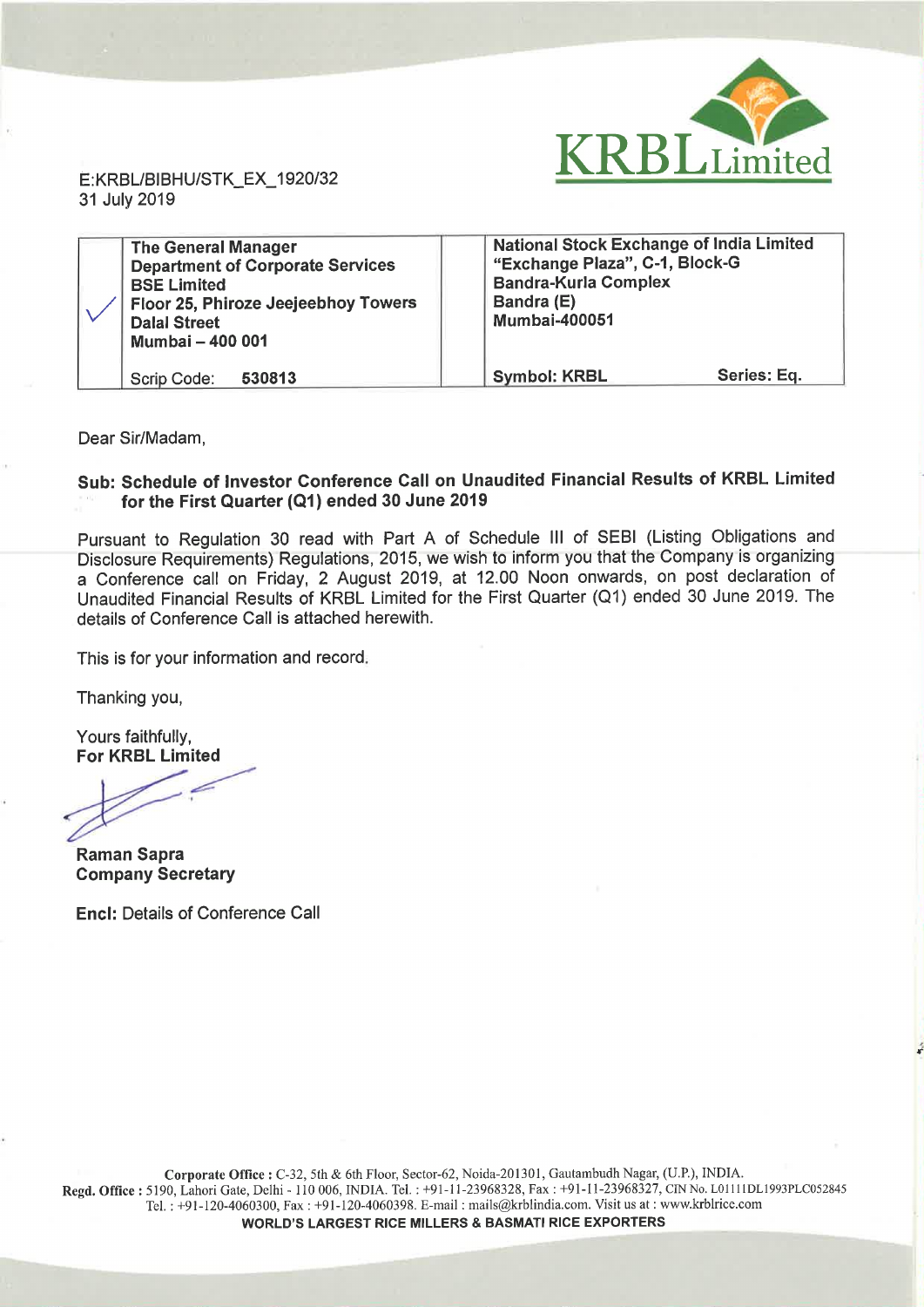

E:KRBL/BlBHU/STK\_EX\_1920/32 <sup>31</sup> July 2019

| <b>The General Manager</b><br><b>Department of Corporate Services</b><br><b>BSE Limited</b><br>Floor 25, Phiroze Jeejeebhoy Towers<br><b>Dalal Street</b><br>Mumbai - 400 001 | <b>National Stock Exchange of India Limited</b><br>"Exchange Plaza", C-1, Block-G<br><b>Bandra-Kurla Complex</b><br>Bandra (E)<br><b>Mumbai-400051</b> |
|-------------------------------------------------------------------------------------------------------------------------------------------------------------------------------|--------------------------------------------------------------------------------------------------------------------------------------------------------|
| 530813                                                                                                                                                                        | Series: Eq.                                                                                                                                            |
| Scrip Code:                                                                                                                                                                   | <b>Symbol: KRBL</b>                                                                                                                                    |

Dear Sir/Madam,

## Sub: Schedule of Investor Conference Call on Unaudited Financial Results of KRBL Limited for the First Quarter (Q1) ended 30 June 2019

Pursuant to Regulation 30 read with Part A of Schedule III of SEBI (Listing Obligations and Disclosure Requirements) Regulations, 2015, we wish to inform you that the Company is organizing <sup>a</sup> Conference call on Friday, <sup>2</sup> August 2019, at 12.00 Noon onwards, on post declaration of Unaudited Financial Results of KRBL Limited for the First Quarter (Q1) ended 30 June 2019. The details of Conference Call is attached herewith.

This is for your information and record.

Thanking you,

Yours faithfully, For KRBL Limited

.p-J

Raman Sapra Company Secretary

Encl: Details of Conference Call